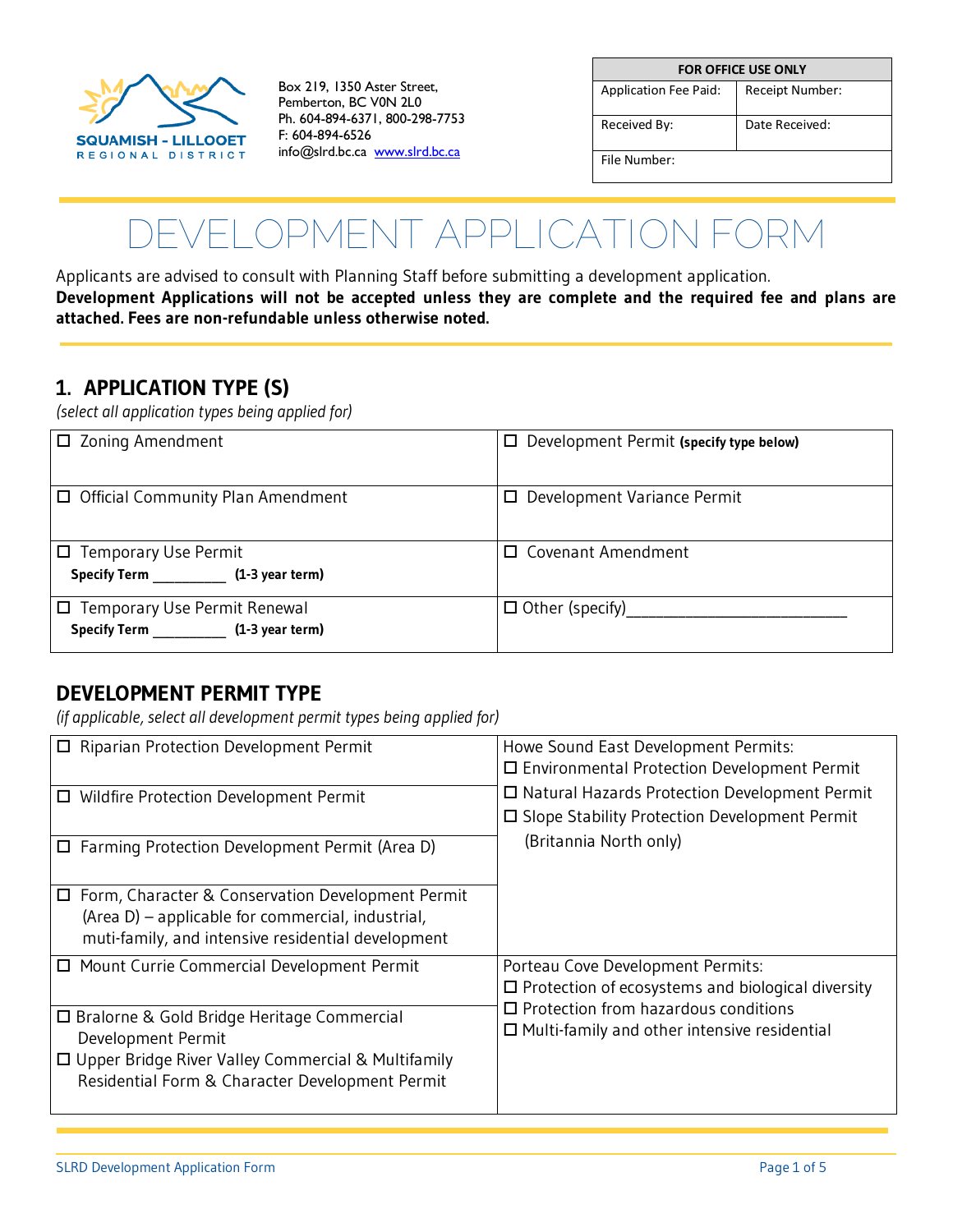**Sign Notification:** Certain applications require that a sign be posted on the property to advise the community of the proposed development, and invite comments and questions. Staff will advise you if a sign is required as part of your application process.

**Securities:** Development Permits and/or Temporary Use Permits may require a security in the form of an irrevocable letter of credit or bonding, as a condition of the permit.

**Delegations:** there is an opportunity for any party to speak as a delegation to the SLRD Board on land use and other matters. Delegations will not, however, be allowed once a bylaw has gone before a public hearing.

See the [Development Approval Information, Fees and Notification Procedures Bylaw f](https://www.slrd.bc.ca/inside-slrd/bylaws/development-approval-information-fees-and-notification-procedures)or specific requirements and details.

#### **2. APPLICANT**

| <b>Applicant:</b>   |                  |                     | <b>Owner:</b> (if different from Applicant) |
|---------------------|------------------|---------------------|---------------------------------------------|
| Name(s):            |                  | Name(s):            |                                             |
| Mailing<br>Address: |                  | Mailing<br>Address: |                                             |
| Phone:              | (Home)<br>(Cell) | Phone:              | (Home)<br>(Cell)                            |
| e-mail:             |                  | e-mail:             |                                             |

#### **3. PROPERTY INFORMATION**

Legal Description of Land under Application:

| Civic Address (House No., Street Name, Community): |                                             |
|----------------------------------------------------|---------------------------------------------|
| Size of Property (Ha):                             | (if applicable, indicate proposed land use) |
| Current Zoning:                                    | Proposed Zoning:                            |
| Current OCP<br>Designation:                        | Proposed OCP<br>Designation:                |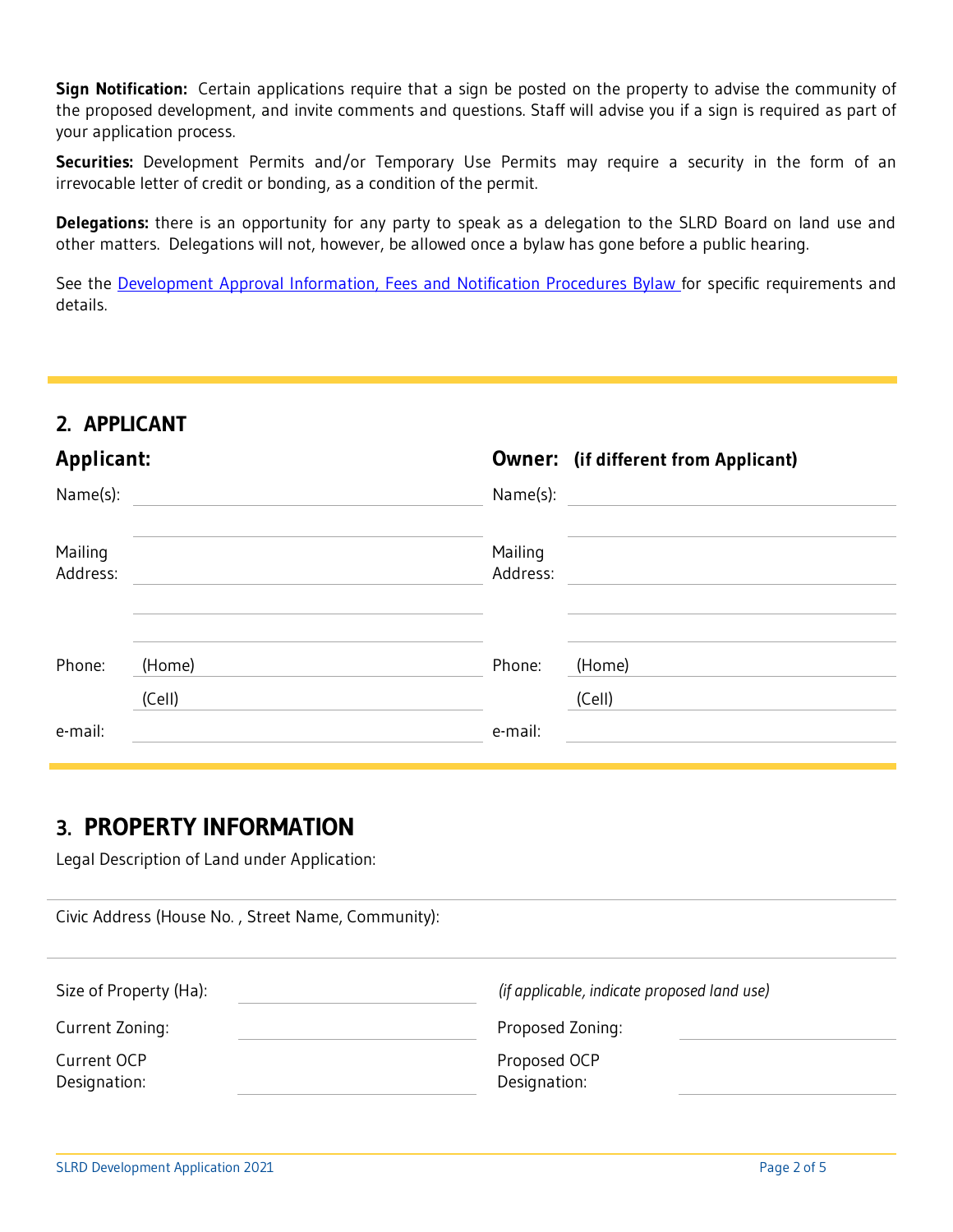**SLRD Development Application 2021** 

## **Existing Land Use:**

#### **Description of Proposed Land Use:**

(please attach separate pages if necessary)

## **4. AGENT'S AUTHORIZATION**

If the applicant is not the registered owner, the owner(s) must complete the owner information and attach a letter of authorization, or complete and sign the following:

As the owner of the land described in this application, I/we hereby authorize

to act as applicant in regard to this land development application.

Owner Signature

Owner Signature

Date

Date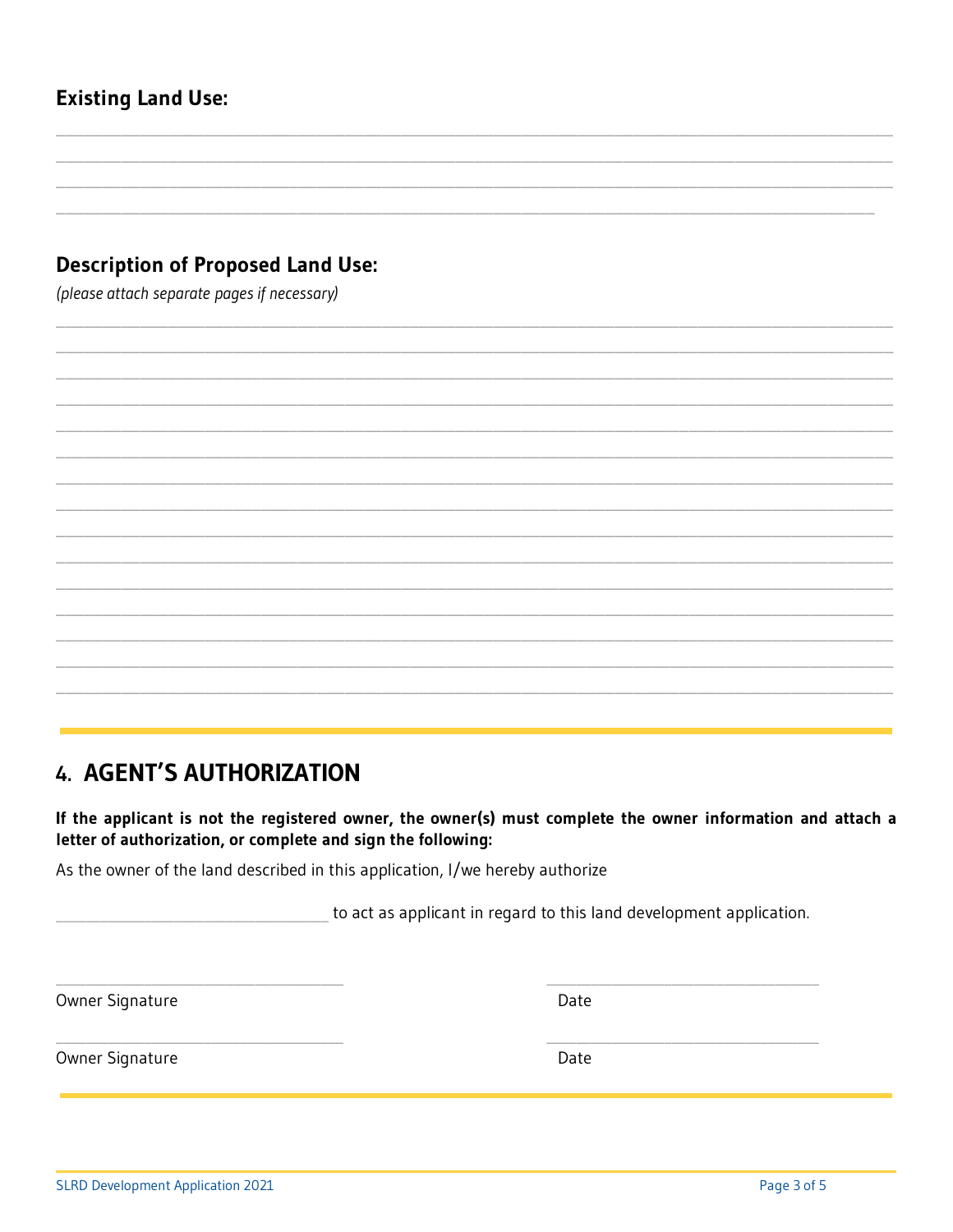## **5. DECLARATION PURSUANT TO THE ENVIRONMENTAL MANAGEMENT ACT**

The *Environmental Management Act* requires that a person who knows or reasonably should know that a subject property has been used for a specified industrial or commercial use provide the local government a Site Disclosure Statement when making an application for subdivision, zoning, or a development or building permit (if the development or building activity is likely to disturb the property's soil). The Site Disclosure Statement must be submitted in conjunction with the SLRD Development Application. The following declaration should be completed only after the applicant has reviewed the *Contaminated Sites Regulation Schedule 2 Specified Industrial or Commercial Uses* and determined that the subject property has not been used for the activities described therin.

I, **I, communist and the Environmental Management Act, 2003, is** and the Environmental Management Act, 2003, is effective as of March 31st, 2005.

Based on my personal knowledge of the property in question, I do not believe that it is or has been used for any of the Specified Industrial or Commercial Uses specified in Schedule 2 of the Contaminated Sites Regulation. Accordingly, I elect not to provide a Site Disclosure Statement, as outlined in Section 40(1) of the *Environmental Management Act.*

I further acknowledge that this election does not remove any liability, which may otherwise be applicable under the legislation.

 $\_$  , and the contribution of the contribution of  $\mathcal{L}_\mathcal{A}$  , and the contribution of  $\mathcal{L}_\mathcal{A}$ 

Signature Date Date Date Communications and the Date Date Date

**I, the undersigned, hereby certify that the attached information, provided with respect to this application is full and complete and a true statement of facts, and hereby agree to submit further information as may be deemed necessary for processing the application.** 

 $\_$  , and the set of the set of the set of the set of the set of the set of the set of the set of the set of the set of the set of the set of the set of the set of the set of the set of the set of the set of the set of th

Signature Date Date Communications and the Date Date Date